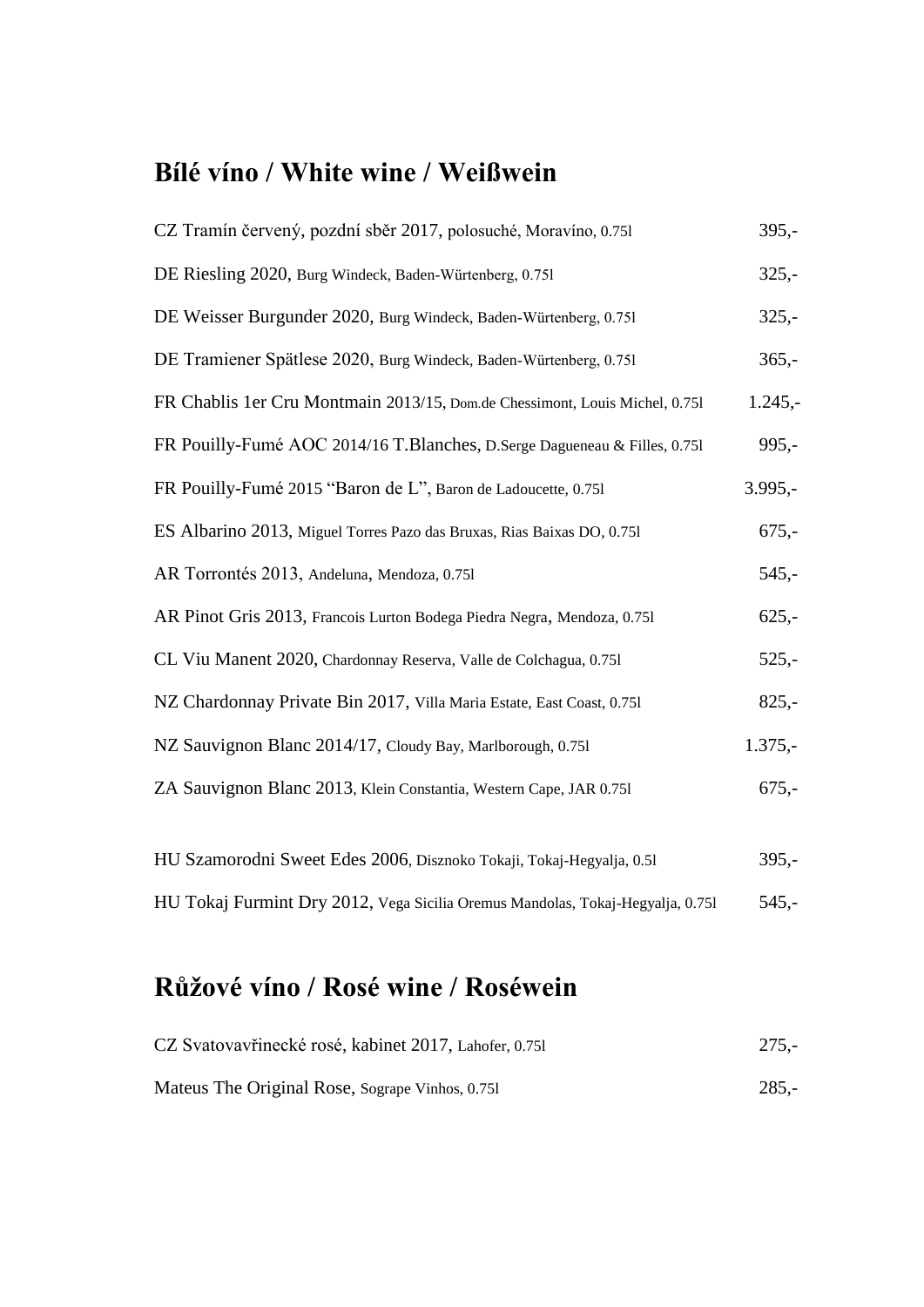# **Červené víno / Red wine / Rotwein**

| CZ Zweigeltrebe Gallery jakostní 2013, Salon vín ČR, Patria Kobylí, 0.751            | $295,-$    |
|--------------------------------------------------------------------------------------|------------|
| CZ André, pozdní sběr 2015, Patria Kobylí, 0.751                                     | $325 -$    |
| CZ Frankovka barrique, pozdní sběr 2017, Moravíno                                    | $365,-$    |
| DE Spätburgunder Spätlese 2019, Burg Windeck, Baden-Würtenberg, 0.751                | $365,-$    |
| FR Pinot Noir AC 2012, Louis Latour, 0.751                                           | $695,-$    |
| FR Cote de Beaune 1er Cru Aloxe-Corton AC 2011, D. Louis Latour, 0.751               | $1.875,-$  |
| FR St. Emilion 1er Grand Cru 2003, Château Beau-Séjour Bécot, 0.751                  | $6.795,-$  |
| FR St.Emilion Grand Cru 2005/06, Château Monbousquet, 0.751                          | $7.995, -$ |
| IT Chianti Classico DOCG 2015 "Gallo Nero", S.Fabiano Calcinaia, Tuscany, 0.751      | $645,-$    |
| IT Brunello di Montalcino DOCG 2010, Tenute Silvio Nardi, Tuscany, 0.751             | $1.945,-$  |
| IT Ornellaia 2012/13 Bolgheri Superiore, Tenuta dell'Ornellaia, Tuscany, 0.751       | $9.995,-$  |
| ES Finca Ygay Reserva 2011, Marqués de Murrieta, Rioja DOCa, 0.751                   | $845,-$    |
| ES Crianza 2009, Bodegas Alejandro Fernandez Tinto Pesquera, Ribero del Duero, 0.751 | $895,-$    |
| ES Rioja Gran Reserva 2012, Baron de Ley, Rioja DOCa, 0.751                          | $995,-$    |
| PT Callabriga Reserva 2007, Sogrape Vinhos, Dão, 0.751                               | $675,-$    |
| AR Malbec 2011, Domaines Barons de Rothschild (Lafite), Mendoza, 0.751               | $895,-$    |
| AR Malbec Reserve 2006, Bodega Piedra Negra, Francois Lurton, Mendoza, 0.751         | $965,-$    |
| CL Carmenere 2012/17, Escudo Rojo, Baron P. de Rothschild, Maipo Valley, 0.751       | $545,-$    |
| NZ Pinot Noir Private Bin 2012, Villa Maria Estate, Marlborough, 0.751               | $895,-$    |
| US Caber.Sauvignon Reserve 1998, Robert Mondavi Winery Napa Valley, 0.751            | $695 -$    |
| US Old Vine Zinfandel 2012, Ravenswood Winery, Lodi, 0.751                           | $895,-$    |